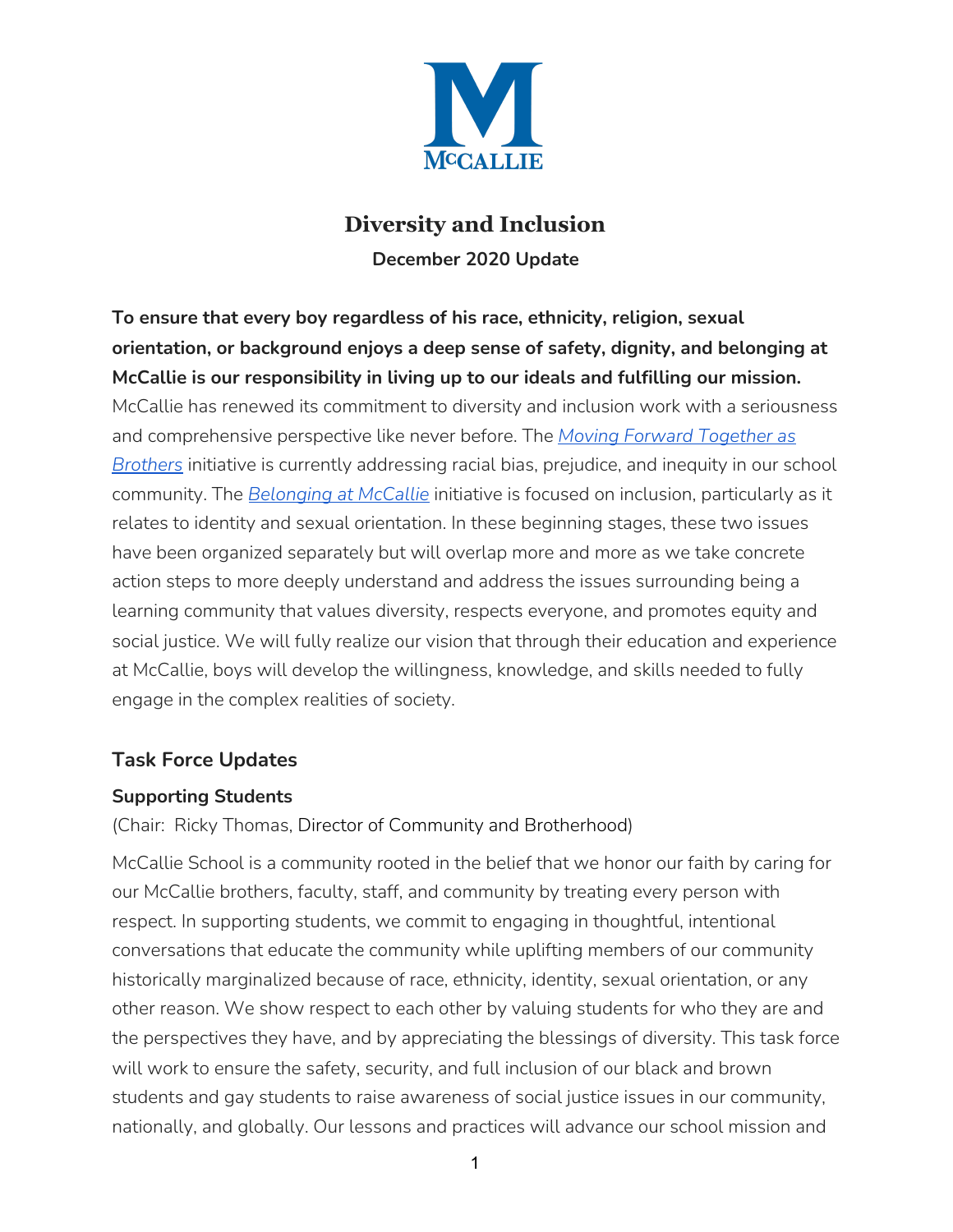values by guiding our students to glorify God and respect each other through actions and words that enhance the campus community, individually and collectively for all.

Some of the activities designed to engage students around the topic of equity and social justice this school year are:

- VOICE (Value Others In Connected Expressions) is a digital platform that invites students to share thoughts and ignite discussions among others in twenty-five words or less. Submissions are made via email and monitored by faculty. Selected expressions are to be shared on the monitors across campus.
- *The Alexandre Dumas Project* is an original theatrical experience created by McCallie students and faculty which was performed on November 12 under the direction of Stevie Ray Dallimore. The story follows four friends living in the present with the backdrop of COVID 19, social-justice protests, and disturbing political upheaval. Students and faculty co-created the play together working with dramaturgy (historical research), improvisation, writing, acting, video, music, and stylized movement. Through the development of the play, students were able to see parallels of social unrest and injustice from the 19th century that are similar to those in effect today.
- The task force is working towards establishing an advisory curriculum that teaches the skills required for students to engage in difficult, honest conversations around sensitive topics and diverse perspectives.
- McCallie Filmmaking teacher Dave Porfiri has produced an award-winning short film about the Nashville Sit-Ins which includes historical footage of John Lewis. He also has a short film documenting the Chattanooga Sit-Ins as well. These films will be shared with students and faculty, followed by discussion.
- The task force is working on events to engage conversations among the boarding students to promote awareness, understanding, and further unity in the boarding community.
- The task force is leading the initiative to reimagine the school's commemoration of the Martin Luther King national holiday and provide an educational program for all McCallie students in lieu of sending students off-campus community service for community service.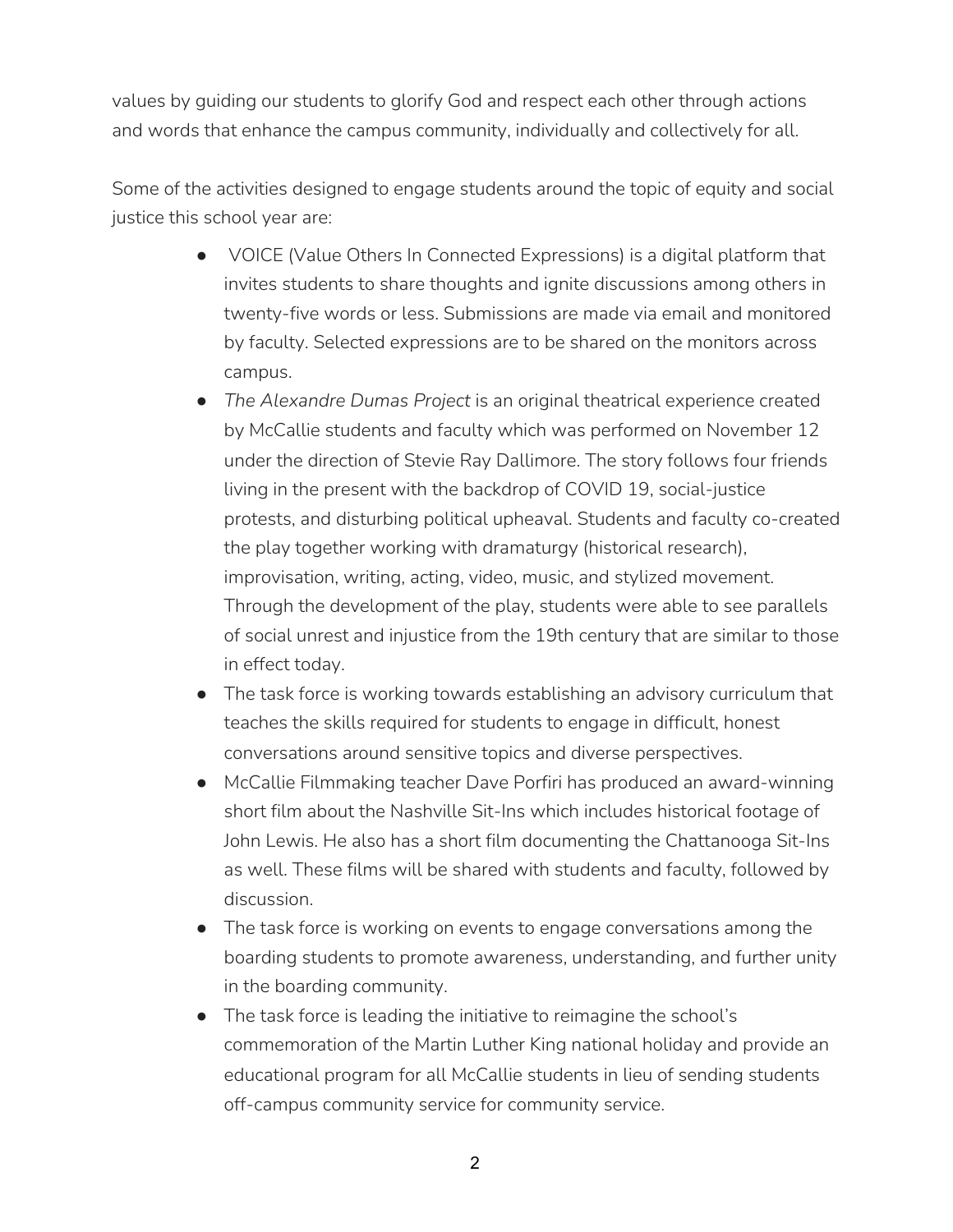● Five McCallie students engaged in the online Student Diversity Leadership Conference (SDLC) and three faculty members participated in the online People of Color Conference (PoCC) of the National Association of Independent Schools (NAIS) this year. Last year was McCallie's first time having students attend. We had four students and two faculty members participate last year. This year, there certainly was more interest in participating because of the global spotlight on social justice issues. The number of participants each year is budget-driven.

## **Training Faculty and Staff**

(Chair: Sumner McCallie,Dean of Faculty and Curriculum)

Our goal is to develop a professional learning environment and system that allow each faculty and staff member to develop the competencies needed to support a diverse student body. Faculty will know the historical background of systemic racism in the United States and have considered how they personally and their classes academically can work to dismantle racism. They will know the history of the LBGTQ movement and gain knowledge about the experience of being gay in America. They will develop the skills to listen to students who have felt marginalized, the background and willingness to understand these students' perspectives, and the ability to engage marginalized students more fully in the McCallie experience. Professional learning will help develop specific curricular and interpersonal practices to use in the classroom to create productive dialogue. The school will have a consistent system of professional development in place to keep faculty and staff growing in their knowledge and perspectives.

The task force is creating a schedule for faculty workshops and training to occur beginning in January 2020. Faculty development will follow this learning progression:

- understanding the history of racism and systemic racism
- understanding of the history of the LGBTQ movement
- recognizing and eliminating implicit bias
- creating equitable classroom experiences
- exploring diversity at McCallie

In early January, faculty and staff will participate in a half-day workshop with Eric Dozier '87 and Homa Tavanger of *The [Oneness](https://www.onenesslab.com/) Lab*. This workshop focuses on developing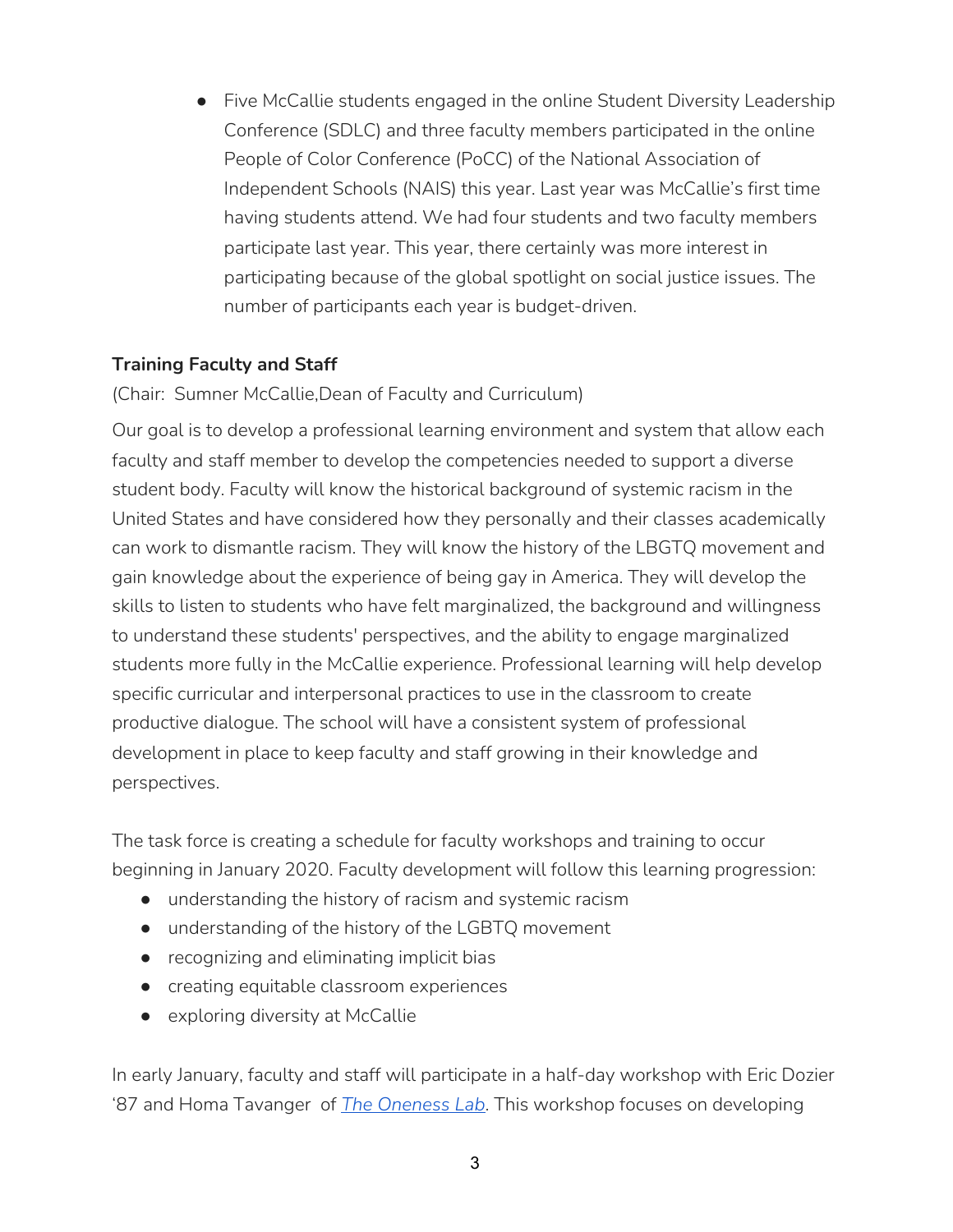diverse communities of respect, love, and unity. We will also begin the work of understanding the LGBTQ experience in American and at our school. We will be adapting modules of *Own Our [History](https://www.ownyourhistory.us/)* which was created by Bob Eager '63 for use with faculty and staff. The history department has already utilized some of the *Own Our History* materials in their course to broaden the perspectives from which we study history.

Also in January, faculty and staff will learn about implicit biases and begin the work of each person assessing their own biases, awareness and learning the impacts of holding onto these beliefs and blindspots. The workshop will conclude by presenting countermeasures to implicit biases.

Later in the early spring, faculty and staff will learn and work with the data points of the McCallie student population to broaden our awareness of our students and what emotions, perspectives, and sensitivities we need to consider as teachers as we design lessons and experiences for them. Some of the data points we will analyze include:

- income ranges
- general demographics: race, faith, learning differences, family composition
- composition of students in core studies
- composition of students in AP and Honors
- percentage of students without internet at home
- percentage and distribution of students without internet at home
- grade distribution overlaid on demographic information.

The work that we are engaging in as a school begins with each person better understanding themselves, their backgrounds, and their own beliefs. A new awareness gives each person new sensitivities by which they can scrutinize the rest of their work: their curriculum, teaching, and interactions with students, colleagues, and parents. There is not one path through this journey. Each person begins at their own unique starting point. By developing in the adults at school new knowledge and skills, they will be able to take responsibility for more inclusive and representative content in their courses and more equitable student-teacher interactions.

#### **Recruiting and Developing Leadership in Diverse Faculty and Staff**

(Chair: Thomas Hayes '88, Dean of Faculty for Recruitment and Human Resources and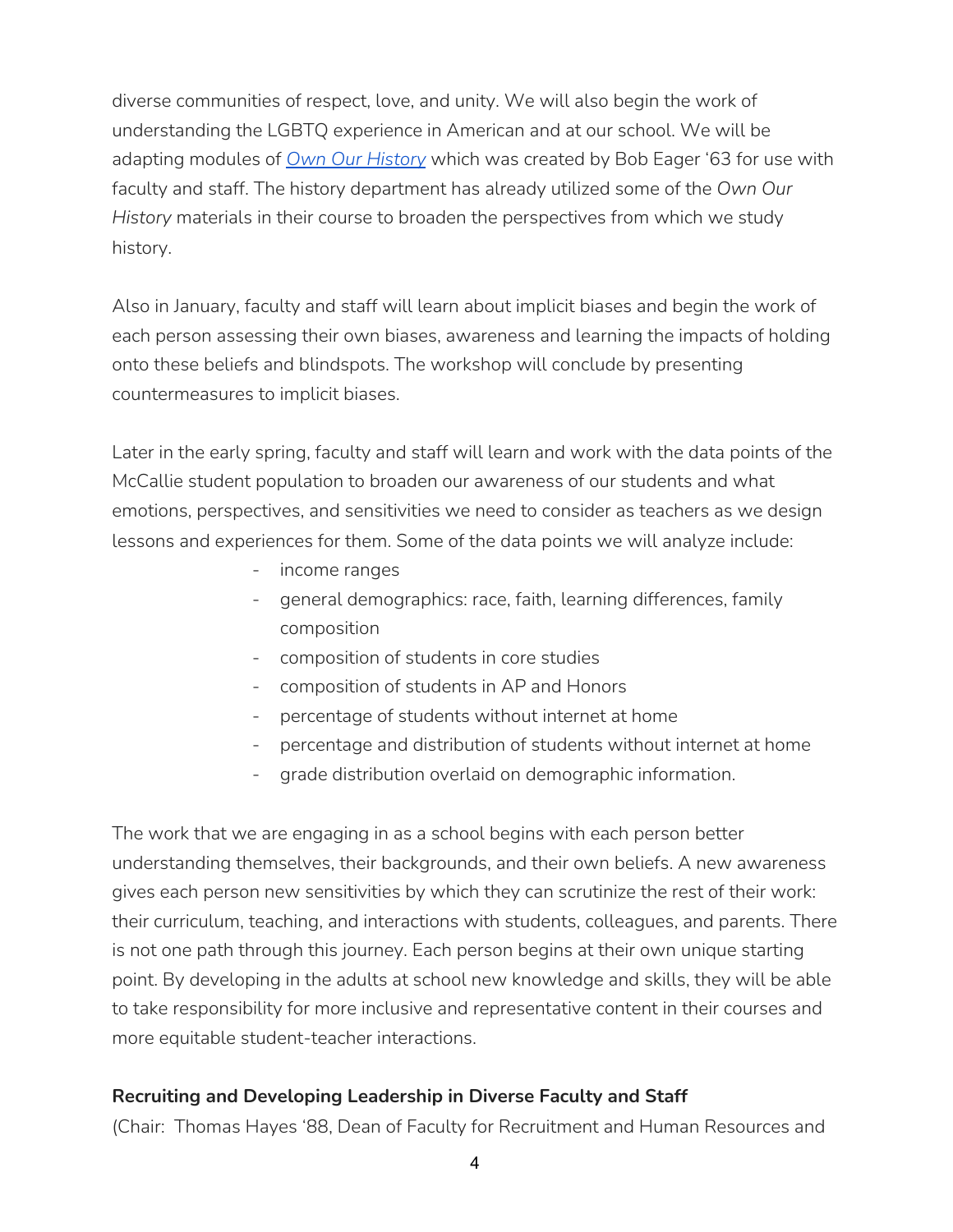### General Counsel)

Our goal is to develop specific ways for McCallie to recruit, retain, and cause to flourish a more diverse faculty and staff. Our work includes spending time examining McCallie's current practices (both those internally- and externally-focused) and imagining new ones. We will engage with parents, alumni, and external organizations to expand our thinking around our recruiting and developing a more diverse faculty and staff. We hope to eliminate practices that create barriers for diverse candidates, create strong new partnerships and networks that regularly ensure a diverse pool of candidates, appropriately mentor new faculty and staff members for fulfilling careers at McCallie, and develop leadership opportunities for diverse faculty and staff within McCallie.

The task force has now had a number of brainstorming sessions on recruitment and leadership development. The key ideas which emerged for recruitment include: defining what we mean by cultural diversity, strategic networking, strategic marketing, a gap year/fellows/internship program, hiring flexibility, improved internal procedures, and gathering feedback from former employees. The key ideas that emerged from the leadership development session include more intentional training so that diverse employees deeply understand and are equipped to advance the mission of the school (e.g. mentorship, professional development, etc.), a position dedicated to diversity initiatives, a process to identify persons interested in leadership, more diversity on the board of trustees, celebrate achievements of our diversity and inclusion work, a balance of affinity groups and community-wide gatherings, and more opportunities for residential life involvement.

The pandemic has curtailed our ability to get out to diversity hiring fairs and other places like Historical Black Colleges and Universities to develop relationships and seek our potential candidates. We expect to begin this work in earnest as soon as it is safe to do so.

#### **Designing Curriculum, Programs, and Student Training**

(Co-Chairs: Chris Carpenter '96, Dean of Student Academics and Scotty Jones, Middle School Principal)

Our goal is to examine what McCallie can do to improve the academic and extracurricular experience for students in matters of race and inclusion. This includes identifying what the school is currently doing well, how it can improve through additions

5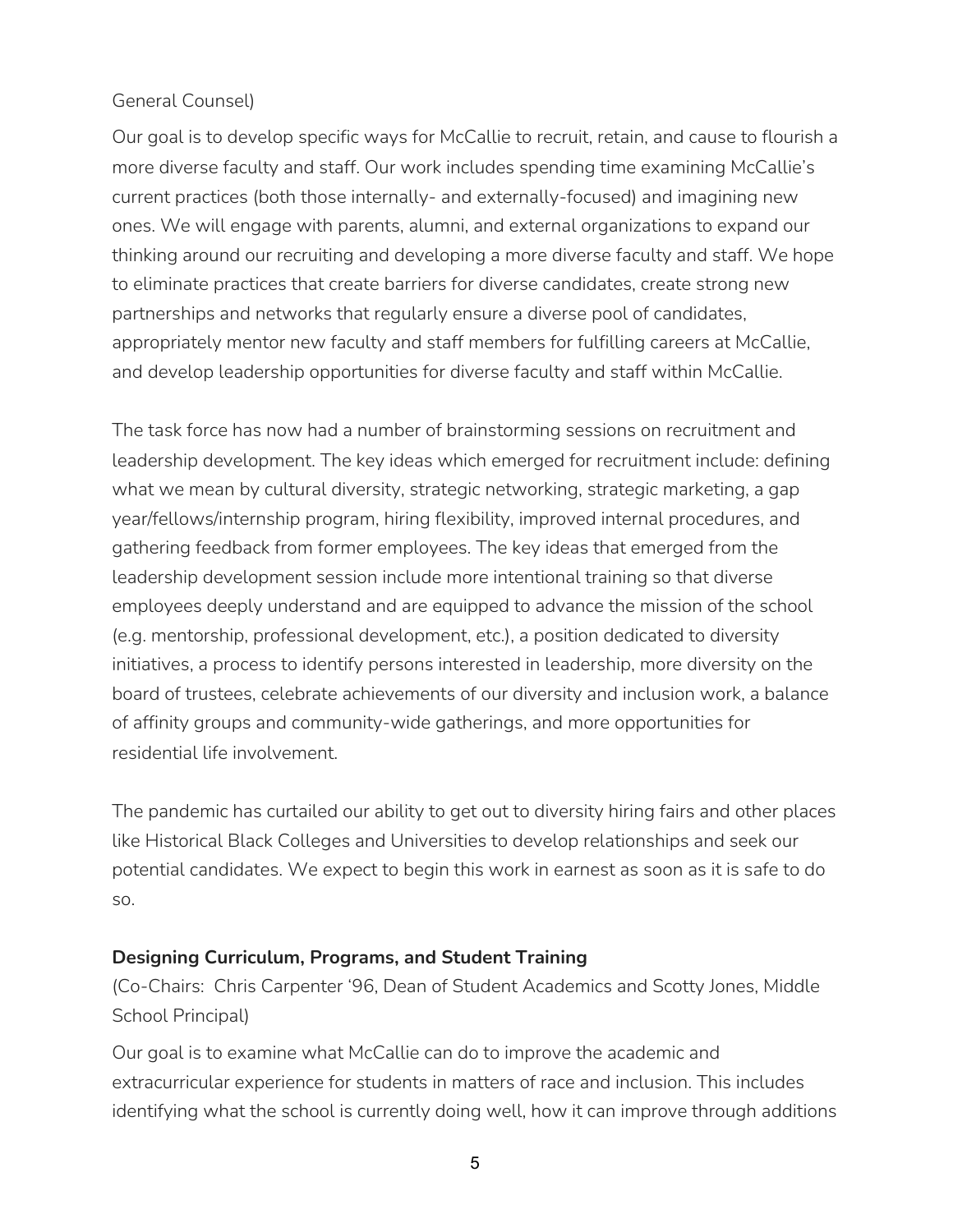and subtractions within its current curriculum, and what it can learn from other schools and academic minds. We hope to help McCallie create an academic curriculum and extracurricular offerings that offer a mirror within which all students can see themselves as well as a window in which students can learn about the experiences and ideas of others.

The task force has met on multiple occasions to discuss what McCallie can do to improve the academic and extracurricular experience for students in matters of race and inclusion. We met with a school administrator of a local public high school for feedback on our mission as well as insights into best practices for an improved academic environment for students of color. We purchased, evaluated, and discussed a potential anti-racism workbook for middle and high school classes. Much of our initial work centers on creating a foundational curriculum for 6th and 9th graders that focus on social justice. We are also planning an audit of our middle and high school curriculums for an overall evaluation of their effectiveness regarding matters of race and inclusion.

#### **Identifying, Recruiting, and Enrolling Diverse Students**

(Chair: Jim Daughdrill '05, Dean of Admission)

Our task force's work focuses on attracting and enrolling students of color. We have ten task force members representing several different areas and perspectives from across the school – Middle School, Upper School, residential life, admission, financial aid, business office, and college counseling. Many of our task force members are also parents of current students or graduates and have thus lived the admission experience first-hand. Our initial focus is to identify *signs*, whether literal or figurative, we have at McCallie that either encourage or discourage prospective families from considering the school. Our work will continue along the admission journey from awareness to enrollment. We seek to identify and eliminate barriers to families' considering McCallie at each step along the way.

We decided to divide into subcommittees to look at three different aspects of enrollment. The first is the awareness stage, the period when families are collecting information about the school, but we do not yet know they exist. This group is looking at all sources for how families learn about McCallie, including our website and digital presence, key feeder schools and partner organizations, and financial aid awareness.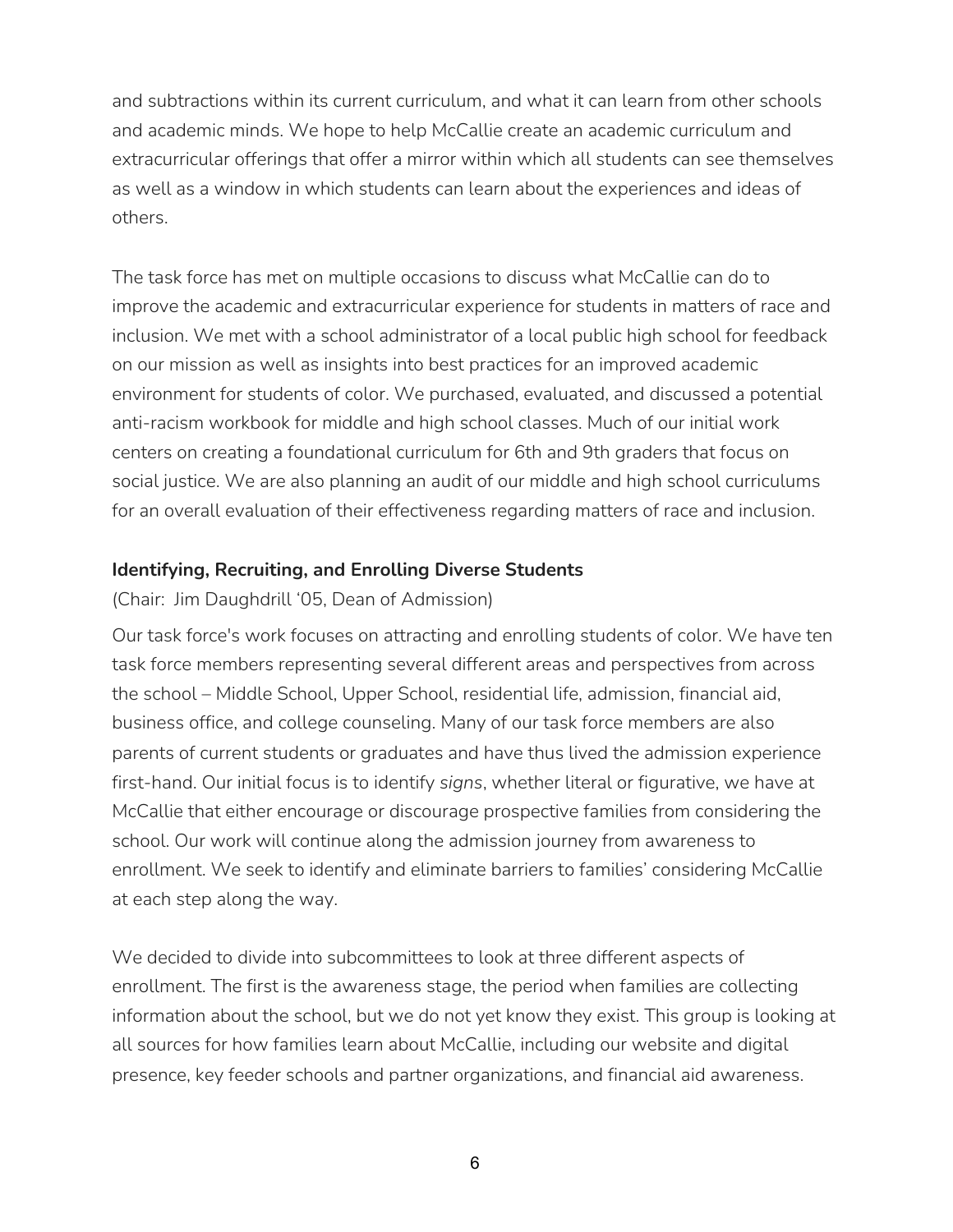The second is the application process stage, the period that starts when a family expresses interest in McCallie and lasts until they enroll. This group is looking at printed materials, campus visits and events, and the steps required to apply for admission and financial aid.

The third is McCallie's admission decisions process. This group is looking at how admission and financial aid decisions are made and how we can be even more deliberate in our approach to enrolling students of color.

Summer programs are closely related to admission, and each of the above steps also apply to summer camps. Our summer programs team has given each member of the Black Alumni Steering Committee a summer camp voucher to give to a family or organization to encourage more young men of color to attend summer programs.

#### **Engaging Constituents and Community Outreach**

(Chair: Bess Steverson, Director of Development for Special Initiatives)

The McCallie community extends beyond current students, faculty, and staff. We aspire to engage all of the constituent groups of the school in the work of anti-racism and inclusion that the school is undertaking. We have much to learn from our alumni both about their time at McCallie and regarding the knowledge and experience they have gained since. We will engage McCallie parents and seek out partnerships in the greater Chattanooga community.

The task force is in the process of compiling a list of four to five organizations/individuals in the local community where we can convene a group of students to listen to the needs of our neighbors. From this, we will begin to consider potential partnerships. We will also create a list of all the organizations in the McCallie neighborhood to use as resources for moving forward with community outreach projects. A team of senior administrators, faculty, and staff are beginning to examine current community service projects at the school in an effort to coordinate and help create funding for the community service program going forward. Lastly, the McCallie Middle School will be partnering with Chattanooga Preparatory Charter School for Boys in an afterschool program entitled *Own Your [History](https://www.ownyourhistory.us/)*. This character and leadership building program was created by McCallie alumnus Bob Eager '63. Currently, the program is scheduled to occur for five Saturdays in February and March and will be facilitated collaboratively by